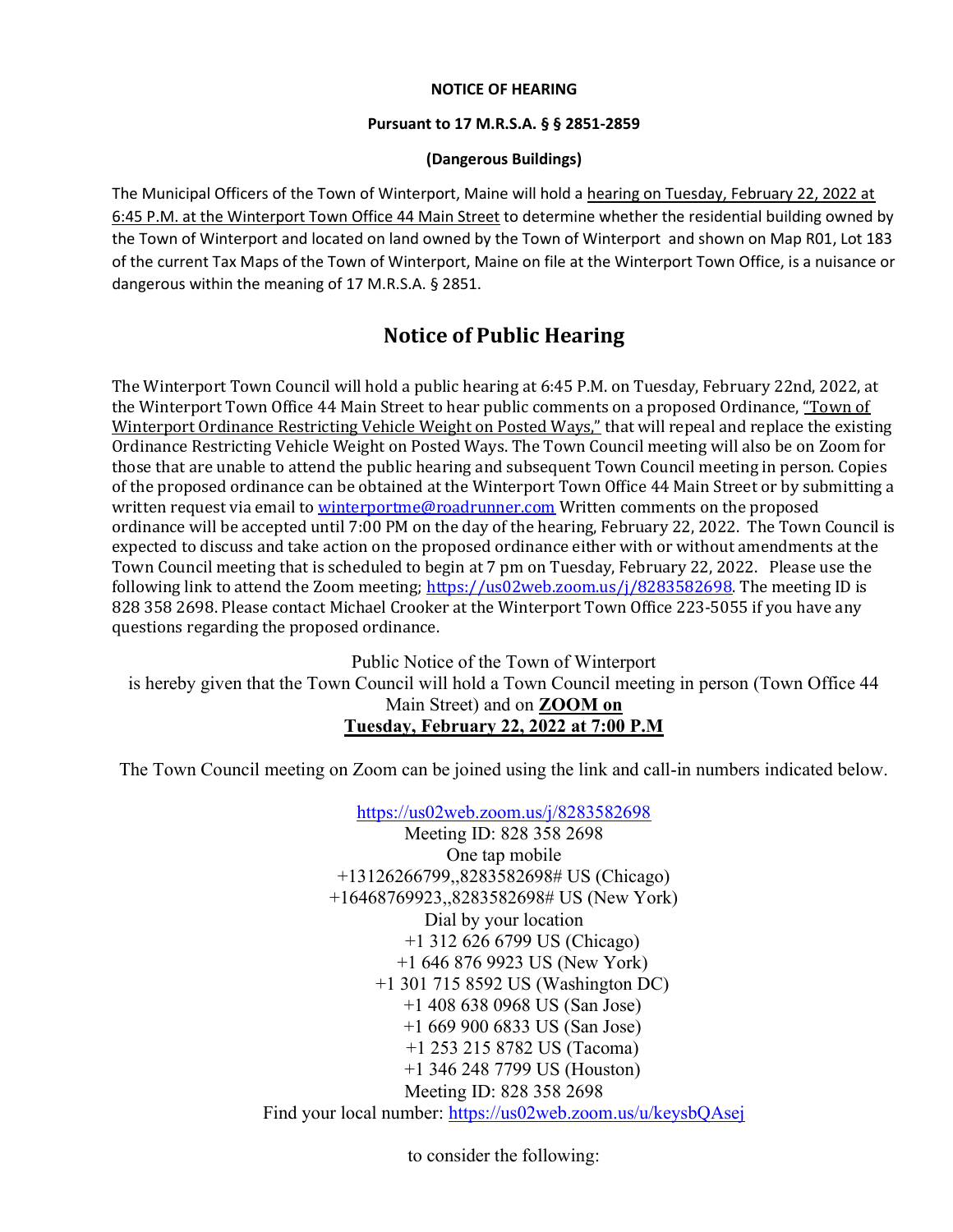### **AGENDA**

### Call to Order Roll Call Consent Agenda (items marked with an asterisk \*) Adopt Agenda Financial Reports:

| <b>February 22, 2022</b>                                         | <b>March 8, 2022</b>                                                     |
|------------------------------------------------------------------|--------------------------------------------------------------------------|
| Gen Fund Cash Position, Reserves, Trusts, and<br>Investments YTD | Expenditures/revenue & budget bal.<br>Monthly (Regular Format) Quarterly |
| Gen. Fund. Gen. Ledger Summary (Detail New)                      | <b>Current Year Property Tax</b>                                         |
|                                                                  | Liens & Foreclosures Status                                              |

### Payroll and Invoice Warrants

A. Payroll through Sunday, February 20, 2022.

B. Invoices through Monday, February 21, 2022.

Guest Speakers & Committee Reports- None

### Input from Citizens on Unscheduled Items-

#### Town Manager Presentation- No Presentation

#### Schedule of Meetings

A. March 8, 2022 & March 22, 2022\*

### Accept Minutes

- A. Town Council Meeting Minutes of February  $1<sup>st</sup>$ , 2022
- B. Town Council Meeting Minutes of February 8<sup>th</sup>, 2022

## Scheduled Items:

## A.) Old Business

- 1. Items Ready for Consideration- Ordinance Restricting Vehicle Weight on Posted Ways
- 2. Items Pending Further Actiona.) Purchase & Sale Agreement Defaults Account #430 b.) Draft RFP's- Website, Town Office Door Operators, Roads etc.

#### B.) New Business

- 1. Quitclaim Deed Account #432
- 2. Road Postings
- 3. Efficiency Maine Pace Loans

#### Legal: None

#### Appointments/Resignations:

- A. Resignations- Stanley Bowden, Board of Trustees Winterport Cemetery District
- B. Appointments- 1. Paul Weaver, Board of Trustees Winterport Cemetery District 2. Jaime Cole, Recreation Board

## Correspondence/Significant Items

Outgoing- No outgoing

#### Incoming-

- 1. DM&J Check #4412\*
- 2. Town of Stockton Springs- Ambulance Call Reimbursements
- 3. The Board of Waldo County Commissioners- Spirit of America Foundation Tribute